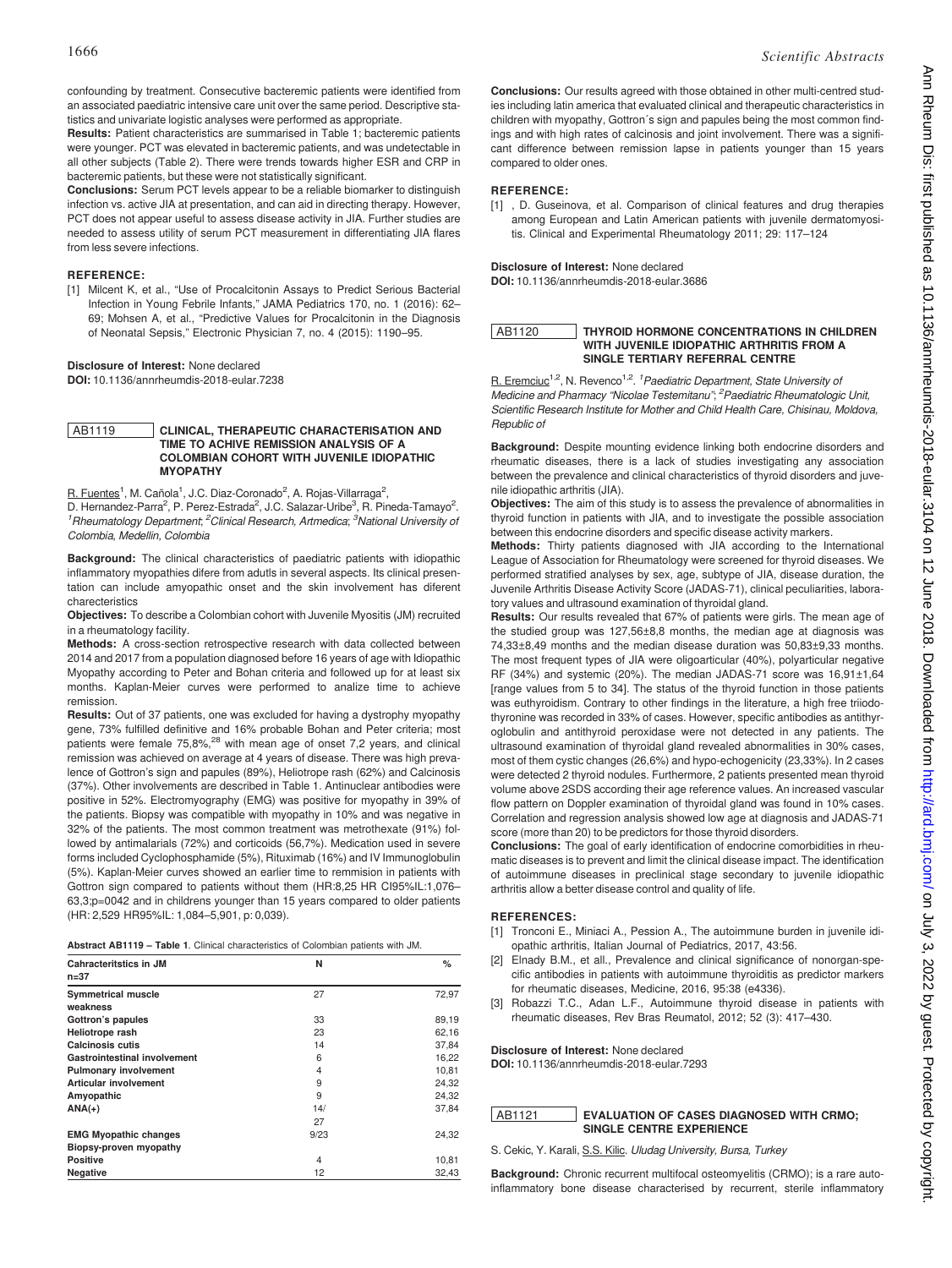lesions occurring primarily in children and adolescents. Symptoms of presentation may range from mild unspecific bone pain, local swelling and warmth to severe pain, malaise, fevers and even fractures.

Objectives: In this study, we aimed to evaluate our patients who had a diagnosis of CRMO, retrospectively.

Methods: Six patients who were diagnosed with CRMO between 2010–2017 years were included in the study. The CRMO diagnosis was based on characteristic clinical features and magnetic resonance imaging findings. The clinical data were obtained from the records of electronic files.

Results: The female to male ratio of the cases was 4/2 and the median age was 11.15 years. $6-12$  The age of diagnosis was 10.35 years (4-12.5), the median period for diagnosis delay was 3 years (0.75–8). The most common complaint was localised pain (n=6, 100%). Accompanying diseases were detected in 3 patients; 1 case had inflammatory myositis, 1 case had PFAPA syndrome and 1 case had selective IgA deficiency. Multifocal bone involvement was present in 4 (66%) cases and unifocal bone involvement in 2 (33%) cases. The most common site of disease was femur. Acute phase reactants were high most of the cases; elevated erythrocyte sedimentation rate (ESR) in 5 cases (83.3, n=6), elevated creactive protein level in 4 cases (66.6%, n=6), elevated serum amyloid a level in 3 cases (60%, n=5), and elevated fibrinogen in 2 cases (50%, n=4) were present. ANA was found positive at low titer in only 1 case, whereas rheumatoid factor was negative in all cases. Non-steroidal anti-inflammatory drugs were prescribed in all cases and anti TNF drugs in 3 (Etanercept in 2 cases and adalimumab in 1 case). Clinical characteristics of the patients are given in Table 1.

Abstract AB1121 – Table 1. Clinical findings of the cases

| Initial complaints of cases           |                |      |  |  |
|---------------------------------------|----------------|------|--|--|
|                                       | n              | %    |  |  |
| Pain                                  | 6              | 100  |  |  |
| Walking abnormality                   | 4              | 66.7 |  |  |
| Swelling on bone                      |                | 16.7 |  |  |
| Weight loss                           |                | 16.7 |  |  |
| <b>Distribution of involved bones</b> |                |      |  |  |
| Femur                                 | 4              | 66.7 |  |  |
| Iliac bone                            | $\overline{2}$ | 33.3 |  |  |
| Tibia                                 | $\overline{c}$ | 33.3 |  |  |
| Calcaneus                             |                | 16.7 |  |  |
| Vertebral column                      |                | 16.7 |  |  |
| Acetabulum                            |                | 16.7 |  |  |
| <b>Treatment</b>                      |                |      |  |  |
| Ibuprofen                             | 3              | 50   |  |  |
| Naproxen Na                           | 2              | 33.3 |  |  |
| Aspirin                               |                | 16.7 |  |  |
| Indomethacin                          |                | 16.7 |  |  |
| Adalimumab                            |                | 16.7 |  |  |
| Etanercept                            | $\overline{c}$ | 33.3 |  |  |

Conclusions: The diagnosis of CRMO is difficult and no consensus exist on diagnosis and treatment. Multifocal bone lesions with characteristic radiological findings are very suggestive of CNO. The first line treatment is usually NSAIDs, however, anti TNF treatment are needed in some patients to achieve for remission. Our case is the second one who had inflammatory myositis and CRMO according the literature.

Disclosure of Interest: None declared

DOI: 10.1136/annrheumdis-2018-eular.3104

#### AB1122 DIALYSIS TREATMENT OF SYSTEMIC VASCULITIS IN PAEDIATRIC PATIENTS

P. Miteva<sup>1</sup>, D. Roussinov<sup>1</sup>, R. Shumnalieva<sup>2</sup>, S. Monov<sup>2, 1</sup>Department of Pediatrics, Clinic of Pediatric Nephrology and Dialysis; <sup>2</sup>Department of Internal Medicine, Clinic of rheumatology, Medical University – Sofia, Sofia, Bulgaria

Background: Childhood-onset systemic vasculitis is a rare but serious condition with high mortality rate even with proper treatment. Renal involvement at presentation is a high risk for end stage renal disease (ESRD).

Objectives: The aim of our study was to review the results of the dialysis treatment in paediatric patients with systemic vasculitis in a single dialysis centre for children in Bulgaria.

Methods: For a period of 20 years we observed 9 clinical cases of systemic vasculitis – 5 cases of Goodpasture syndrome (GPS) – 4 girls and 1 boy from 6 to 17 years old; one 6 year old girl and one 12 year old boy with Granulomatosis with polyangitis (GPA); an 8 month old boy with microscopic polyangiitis (mPAN), and one 8 year old girl with Takayasu arteritis. Seven of the children were treated by hemodialysis because of progressive kidney failure leading to ESRD, one of them was treated by continuous ambulatory peritoneal dialysis (CAPD) and one conservatively.

Results: In the GPS group one of the girls still continues on hemodialysis with no pulmonary symptoms for more than 14 years follow-up. The second girl was treated with immunoadsorption after which reminded antibody negative. On the follow-up she is managed conservatively for chronic kidney disease. Two of the girls died because of severe pulmonary bleeding caused by exposure to fragrant smoke during incense. The boy was treated conservatively because of mild pulmonary and kidney involvement and died from pulmonary bleeding caused by smoke. In the GPA group the girl underwent kidney transplantation and died one month later, and the boy died because of severe pulmonary bleeding. The 8 month old boy with mPAN was treated by dialysis with some clinical improvement but after six months died because of thrombus in the right atrium. The girl with Takayasu arteritis was treated with CAPD but died because of cardiopulmonary complications.

Conclusions: End stage renal disease is poor prognostic factor for survival in paediatric patients with systemic vasculitis. 75% of the children died in a period of 5 months after initiation of dialysis treatment.

Disclosure of Interest: None declared

DOI: 10.1136/annrheumdis-2018-eular.5836

# AB1123 DO CHILDREN WITH JUVENILE IDIOPATHIC ARTHRITIS PLAY AN ACTIVE ROLE IN THEIR TREATMENT ADHERENCE? FIRST RESULTS OF THE RUMAJI STUDY

G. MONTAGU<sup>1</sup>, E. Mevel<sup>1</sup>, L. Rossi Semerano<sup>2</sup>, E. Solau Gervais<sup>3</sup>, S. Trope<sup>4</sup>, J. D. Cohen<sup>5</sup>, on behalf of ANDAR patient organisation. <sup>1</sup> Sociology and research, Unknowns; <sup>2</sup> Kremlin Bicêtre Hospital, Paris; <sup>3</sup> Hospital, Poitiers; <sup>4</sup> ANDAR, PARIS; 5 Hospital, Montpellier, France

Background: Adherence to DMARDs such as methotrexate and biologics is critical for patients with Juvenile Idiopathic Arthritis (JIA). Notwithstanding, few studies exists on that topic and we lack information to understand the grounds for adherence.

Objectives: The RUMAJI study aims, among others, to understand and decipher the parents and children adherence mechanisms and practices.

Methods: Qualitative methods were chosen in order to investigate parents' and children's everyday life with JIA and its treatment. An ethnographic study was designed by a multidisciplinary team including rheumatologists, paediatricians, patient associations members and anthropologists. The study involved 15 families (enough to reach saturation), recruited from 5 centres by diversity of clinical and sociological profiles. The panel included 17 children with JIA, 11 girls and 6 boys, median age  $10^{3;17}$  median disease duration 2.5.<sup>1; 15</sup> 4 children were treated with conventional DMARDs in monotherapy, 4 with biologic DMARDs in monotherapy, 5 with cDMARD-bDMARD association and 4 with NSAIDs only.

Interviews were conducted by anthropologists at family's home using in-depth semi directive and biographic methods. 3 fields were explored: organisation of everyday life with JIA, treatment practices, impact on school and social activities. Interviews were recorded and transcribed for analysis.

Results: Adherence results from an appropriation process of the JIA and treatment that require both an active role from parents and children, even before the transition. This active role played by children could be either stimulated or inhibited at home according to the family's structure, social background and parents' attitudes toward their child (participation to the decision, explanation of the disease).

Children's active role includes in particular: 1) negotiations with parents and physician, 2) experiments with the treatment (forgetting or involuntary switch from the parents, changing the dosage on their own initiative) and 3) participation to the treatment administration and ritualization.

The manner children consider and manage their DMARDs is the result of an arbitration depending on the positive (a) and side effects (b) they felt in their body and the effects noted by the doctors (c) during the examinations and test results. Dealing with these 3 dimensions requires to link together both a theoretical and practical knowledge of JIA. Thus, children build their own and singular knowledge of their disease and treatment, which is a source of control of their body and their life. Conclusions: Qualitative methods, through an ethnographic study starting from children's point of view, underline the active role they play in their care. Adherence to DMARDs could be improved by supporting children's implication as soon as the beginning of JIA.

Acknowledgements: This work was supported by an institutionnal grant from NORDIC Pharma to ANDAR. All medical and patient experts volunteers. Disclosure of Interest: None declared

DOI: 10.1136/annrheumdis-2018-eular.5499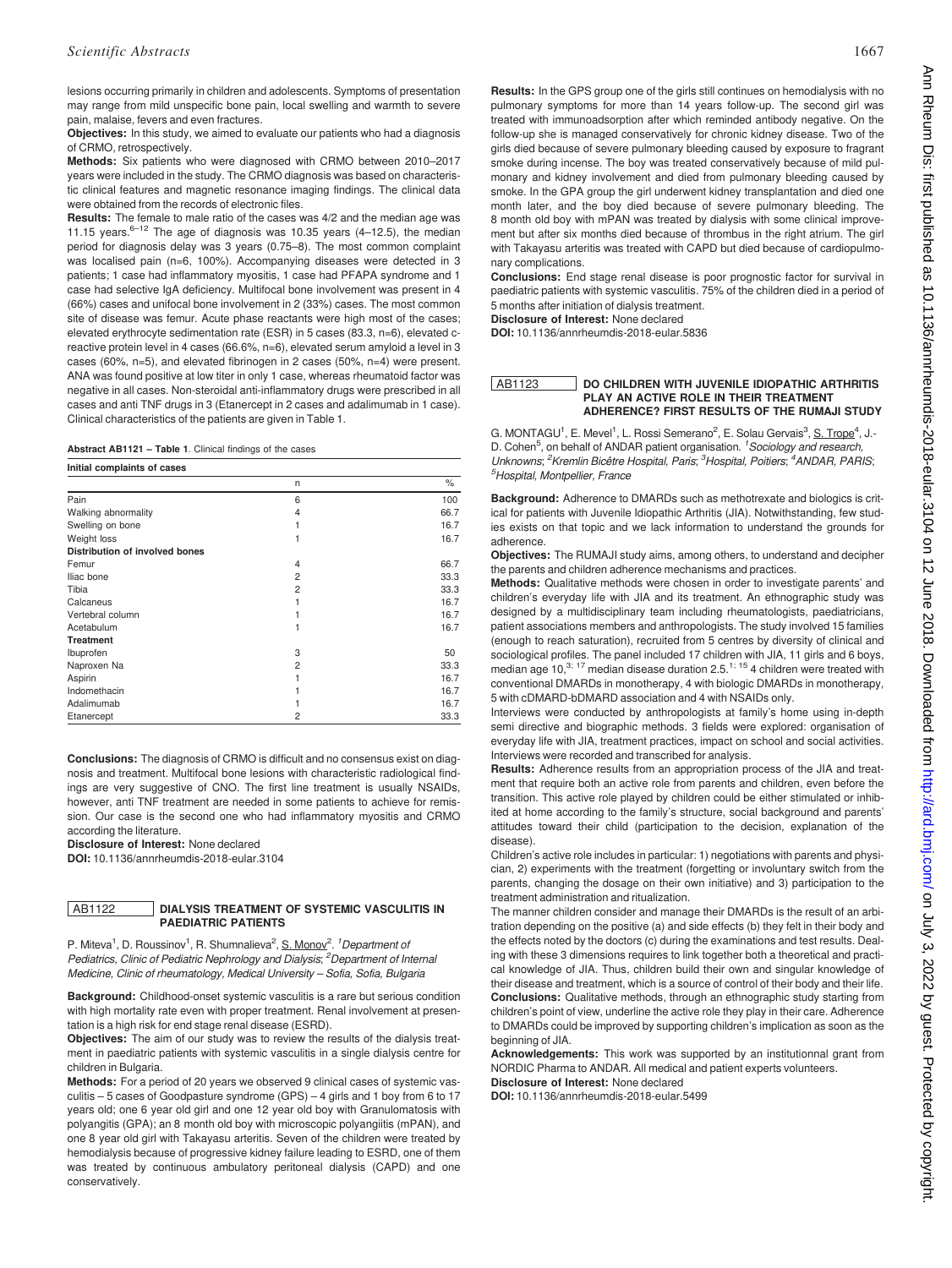# AB1124 A UK STUDY: VOCATIONAL EXPERIENCES OF YOUNG ADULTS WITH JUVENILE IDIOPATHIC ARTHRITIS

L.E. Lunt<sup>1,2</sup>, M. Bezzant<sup>3</sup>, A. Bosworth<sup>3</sup>, J.E. McDonagh<sup>1,2</sup>, K. Hyrich<sup>1,2</sup>, W. Thomson<sup>2,4</sup>, S. Verstappen<sup>1,2</sup>. <sup>1</sup>Arthritis Research UK Centre for Epidemiology, Centre for Musculoskeletal Research, Manchester Academic Health Science Centre, The University of Manchester, <sup>2</sup>NIHR Manchester Biomedical Research Centre, Manchester University NHS Foundation Trust, Manchester Academic Health Science Centre, Manchester, <sup>3</sup>National Rheumatoid Arthritis Society (NRAS), Maidenhead; <sup>4</sup> Arthritis Research UK Centre for Genetics and Genomics, Centre for Musculoskeletal Research, The University of Manchester, Manchester,  $\overline{U}$ 

**Background:** Little is known about the experiences of young adults living with Juvenile Idiopathic Arthritis (JIA) preparing for employment and career development.

Objectives: The purpose of this study was to understand the impact JIA has on career planning and early employment experiences of young adults (16–30 years).

Methods: Using existing literature (including grey literature), an online survey (consisted of 152 questions, 29 items related to young adults two of which were free text questions) was developed and sent to UK National Rheumatoid Arthritis Society (NRAS) members and distributed to non-members via social media tools including Facebook, Twitter and HealthUnlocked. Data collected included views and experiences in career planning and employment. The data pertaining to young adults are presented here.

Results: Of 1241 respondents 19 were young adults with JIA (range 16–30 years), 89% were female and 84% had university or equivalent qualifications. Due to incomplete responses there is missing data on all 19 young adults. 4/13 young adults were studying at university, 9/13 were in paid employment. 9/17 respondents reported their school did not offer additional work-related activities to students with disabilities and/or additional needs. 10/14 young adults felt their school did not provide advice about coping with possible limitations on placements/traineeships due to their arthritis. 11/14 respondents did consider their condition when thinking about future career plans e.g. "I wanted to work as a ranger or similar for the National Trust but it's a fairly physically demanding job and I knew my joints would suffer so I changed track slightly". However, 8/14 felt their career advisors at school/university did not take their arthritis into account e.g. "I had to cease my physiotherapy master's degree as my arthritis got too bad to continue and change career choice. I wish there would have been more discussion about it not being a reasonable choice for me at the time as we just didn't have the information then". 8/14 young adults changed their career plans because of their arthritis with managing JIA symptoms and a physically demanding role, as well as wanting to stay healthy, being the main reasons for changing career. Important aspects of employment included: "good relationships with your line manager, work you like doing and a job you can use your initiative".

Conclusions: Despite small numbers these results highlight potential current unmet vocational needs of young adults with JIA in the UK and the need for further research with this age group. There appears to be a lack of structured support within schools and universities offered to students with disabilities and/or additional needs, about work-related activities and careers. Young adults with JIA actively consider their condition whilst thinking about career opportunities and value a productive and challenging job with a good working environment, including relationships with colleagues and supervisors.

Disclosure of Interest: None declared

DOI: 10.1136/annrheumdis-2018-eular.2099

### AB1125 URINARY SOLUBLE CD25 AS A BIOMARKER OF ACTIVE LUPUS NEPHRITIS IN EGYPTIAN CHILDREN WITH JUVENILE SYSTEMIC LUPUS ERYTHEMATOSUS

W.A. Hassan<sup>1</sup>, M.Y. Mahgoup<sup>1</sup>, E.G. Behiry<sup>2</sup>. <sup>1</sup>Rheumatology and Rehabilitation; <sup>2</sup>Clinical and Chemical Pathology, Benha University, Benha, Egypt

Background: Lupus nephritis (LN) is more prevalent and severe in children than adult and considered a major predictor of poor outcome. Thus, early diagnosis and treatment is associated with better outcome. Soluble CD25 (sCD25), also known as Interleukin-2 receptor alpha chain, is a type I transmembrane protein present on activated T lymphocytes that play important role in the pathogenesis  $1$  N<sub>I</sub> $<sup>1</sup>$ </sup>

Objectives: This study aimed to measure urinary levels of sCD25 in children with juvenile systemic lupus erythematosus (JSLE) and to investigate its role as a potential biomarker of activity in LN.

Methods: We measured sCD25 using enzyme-linked immunosorbent assay in urine samples from 53 JSLE patients and in urine samples from 30 healthy controls and these levels were normalised to creatinine excretion in urine. All JSLE patients underwent thorough clinical examination and disease activity assessment using Systemic Lupus Erythematous Disease Activity Index (SLEDAI).

Systemic Lupus International Collaborating Clinics (SLICC) renal activity score<sup>2</sup> was used to assess activity of LN.

Results: Urinary sCD25 normalised levels were highly significantly increased in JSLE patients (278.38±133.68 pg/mg) compared to urinary level in the healthy controls (187.33±83.59 pg/mg),p<0.001. Also, patients with active LN had significantly higher normalised urinary sCD25 levels (402.69±139.58 pg/mg) compared to urinary level in active JSLE patients without LN (262.18±98.35 pg/mg), p=0.002 and inactive JSLE patients (192.7±66.4 pg/mg), p<0.001. In JSLE patients, urinary sCD25 normalised levels significantly correlated with SLEDAI (r=0.48, p<0.05), renal SLEDAI (r=0.61, p<0.001), SLICC renal activity score  $(r=0.68, p<0.001)$  and C3  $(r=-0.48, p<0.001)$ .

Conclusions: JSLE patients have significantly increased urinary levels of sCD25 especially in those with active LN. Urinary sCD25 levels are remarkably correlated with the renal disease activity scores suggesting that it could be a useful marker to reflect active renal involvement in JSLE patients.

### REFERENCES:

[1] - Gupta R, Yadav A, Misra R, Aggarwal A. Urinary sCD25 as a biomarker of lupus nephritis disease activity. Lupus 2015; Mar;24(3):273–9.

- Petri M, Kasitanon N, Lee SS, Link K, Magder L, Bae SC, et al. Systemic Lupus International Collaborating Clinics (2008) Systemic lupus international collaborating clinics renal activity/response exercise. Development of a renal activity score and renal response index. Arthritis Rheum 2008; 58 (6):1784–88.

Disclosure of Interest: None declared

DOI: 10.1136/annrheumdis-2018-eular.4494

# AB1126 NO RADIOGRAPHIC WRIST DAMAGE AFTER TARGETED TREATMENT IN JUVENILE IDIOPATHIC **ARTHRITIS**

W.G. van Braak<sup>1</sup>, D. Schreurs<sup>2</sup>, P. Hissink Muller<sup>2,3</sup>, C. Nusman<sup>1,4</sup>, R. Hemke<sup>1</sup>, D. Schonenberg<sup>4</sup>, J. van den Berg<sup>4</sup>, T. Kuijpers<sup>4</sup>, Y. Koopman<sup>5</sup>, M. van Rossum<sup>6</sup>, L. van Suijlekom-Smit<sup>3</sup>, D. Brinkman<sup>2</sup>, C. Allaart<sup>7</sup>, R. ten Cate<sup>2</sup>, M. Maas<sup>1</sup>. <sup>1</sup> Department of Radiology, Academic Medical Center, Amsterdam; <sup>2</sup> Department of Pediatric Rheumatology, Leiden University Medical Center, Leiden; <sup>3</sup>Department of Pediatrics/Pediatric Rheumatology, Sophia Children's Hospital Erasmus Medical Center, Rotterdam; <sup>4</sup>Department of Pediatric Hematology, Immunology, Rheumatology and Infectious Diseases, Emma Children's Hospital AMC, Amsterdam; <sup>5</sup>Department of Pediatrics, Hagaziekenhuis Juliana Children's Hospital, The Hague; <sup>6</sup>Department of Pediatric Rheumatology, Amsterdam Rheumatology and Immunology Center location Reade, Amsterdam; <sup>7</sup>Departmen of Rheumatology, Leiden University Medical Center, Leiden, Netherlands

Background: Juvenile idiopathic arthritis (JIA) is characterised by chronic inflammation of the joints which can lead to structural bone damage.

Objectives: The objective of this study was to evaluate the response of new onset JIA patients to an early targeted treatment by conventional radiography. Methods: JIA patients participating in the BeSt for Kids study (NTR 1574) were eligible in case of wrist involvement at inclusion and if conventional radiographs were available at baseline or within 6 months before or after study inclusion. Follow-up radiographs of hands and wrists after 12–36 months were available for comparison. Radiographic bone damage as reflected by carpal length was assessed using the Poznanski score<sup>1</sup>, providing 'Z' as indication of the deviation from a healthy population as measured by radiometacarpal length relative to the second metacarpal length (RM/M2). BoneXpert method<sup>2</sup> was used to automatically determine bone age and bone mineral density (BMD) of the wrist.

#### Abstract AB1126 – Table 1

|            | <b>Baseline Z-</b><br>score<br>(95% CI) | <b>Compared to</b><br>healthy<br>population | Follow-up Z-<br>score<br>$(95% \text{ Cl})$ | Compared to<br>healthy<br>population | Change<br>in Z-<br>score |
|------------|-----------------------------------------|---------------------------------------------|---------------------------------------------|--------------------------------------|--------------------------|
| Poznanski  | $0.047(-0.32)$                          | $p=0.795$                                   | $0.055$ $(-0.28)$                           | $p=0.744$                            | $p=0.937$                |
| score      | to $0.41$ )                             |                                             | to 0.39)                                    |                                      |                          |
| <b>BMD</b> | $-0.71$ (-1.12)                         | $p=0.001$                                   | $-0.44$ (-0.75                              | $p=0.008$                            | $p=0.032$                |
|            | to $-0.30$ )                            |                                             | to $-0.12$ )                                |                                      |                          |
| Bone age   | $-0.08$ (-0.44                          | $p=0.651$                                   | $-0.25$ (-0.59                              | $p=0.574$                            | $p=0.092$                |
|            | to 0.28)                                |                                             | to 0.09)                                    |                                      |                          |

Results: Forty JIA (27 female) patients were evaluated for Poznanski score and BMD (mean age 7.2±3.4 years), 26 patients (15 female) were evaluated for bone age (mean age 9.3±2.2 years). Assessed by the mean Z-score of RM/M2, we did not detect wrist damage at baseline nor at follow-up. Assessed by the mean Zscore of the bone age, we did not detect deviating bone age at baseline nor at follow-up. At baseline BMD was significantly diminished compared to healthy